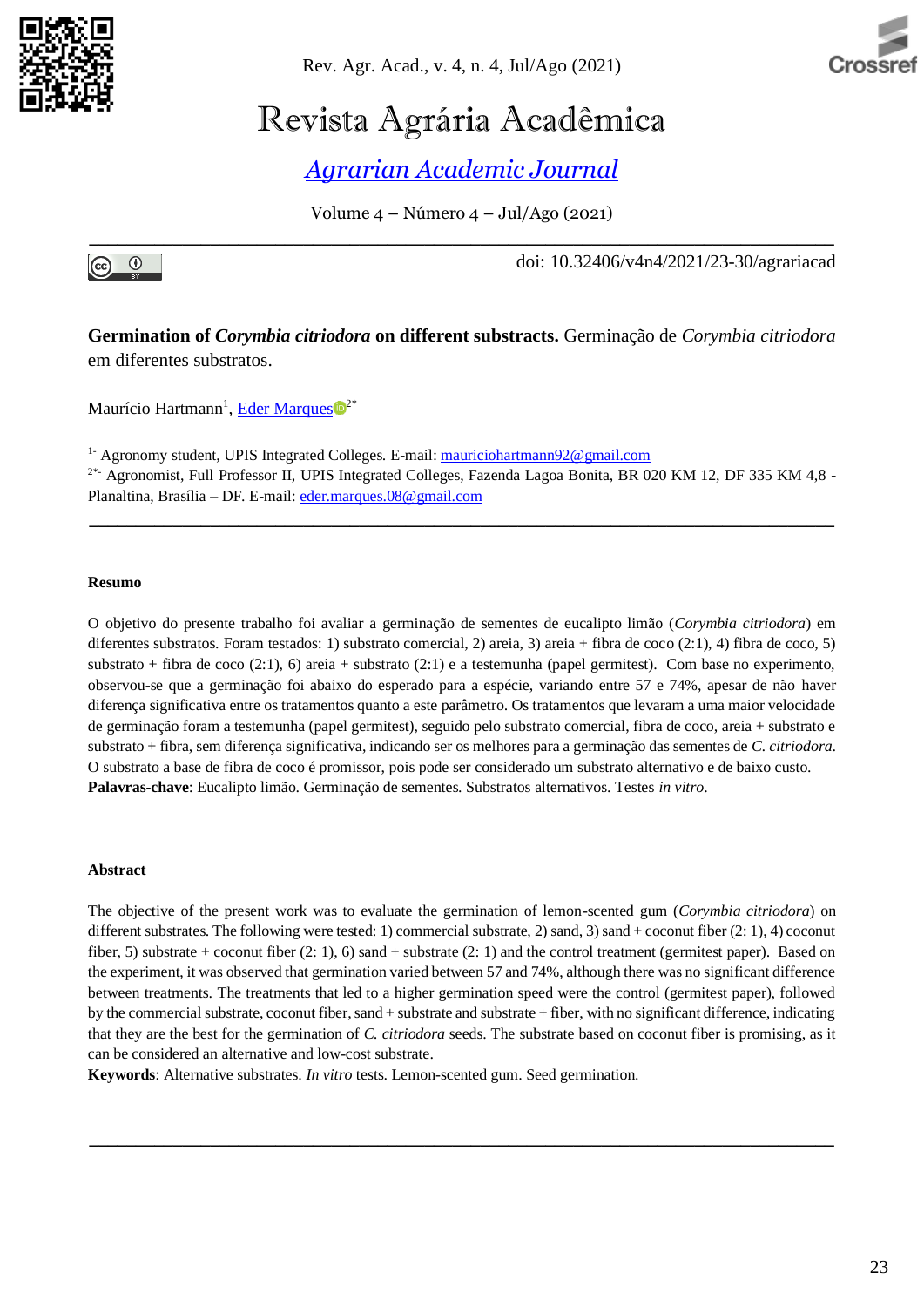#### **Introduction**

*Corymbia citriodora* (Hook.) K.D. Hill and L.A.S. Johnson, belonging to the Myrtaceae family, is a medium to large tree species, reaching 25 to 50 m in height and 1.2 m in diameter at breast height, and occupying a prominent place in the segment of aromatic plants (BOLAND et al., 1991). Its taxonomy has been the subject of controversy, and it was previously classified as *Eucalyptus*. *C. citriodora* is composed of two subspecies: *C. citriodora* subsp. *citriodora* and *C. citriodora* subsp. *variegata* (HILL; JOHNSON, 1995).

Originating in Australia, *C. citriodora* stands out for its economic value in the production of wood for various purposes, such as in the manufacture of furniture, firewood and charcoal. It is highly sought-after in light and heavy civil construction, in addition to presenting medicinal properties (CUNHA et al., 2019). The tree species is cultivated in more than 90 countries (CABI, 2015).

Eucalyptus species are the most planted trees in Brazil, has and they cover a current area of approximately 6.97 million hectares (IBÁ, 2020). Recent data on the area cultivated with *C. citriodora* in Brazil have not been accessed, but according to Kronka et al. (2002) it was around 85,000 ha, with greater concentration in the states of Minas Gerais and São Paulo.

The essential oil is found mostly in its leaves. The product of the distillation of leaves of *C. citriodora*, with an extremely pleasant odor and known as citronellal or as citronella, is an input of great demand in the market. It is part of the composition of products such as flavorings, soaps, toothpastes, detergents, candies, perfumes, deodorants, disinfectants, waxes, sachets and insecticides, etc. (BOLAND et al., 1991).

*C. citriodora* is known as lemon-scented gum, citron-scent gum, lemon gum tree or spotted gum. Its cultivation grows in Brazil, due to its characteristics of fast growth and edaphoclimatic adaptation, in addition to the silvicultural characteristics and the quality of its wood. These are other interesting features: good tolerance to pests and diseases (MORAIS et al., 2010), wood that can be applied for civil construction (NOGUEIRA et al., 2021) and calorific value acceptable for energy production (MARCHESAN et al., 2020).

Despite their widespread use, species of the genus *Corymbia* are considered difficult to propagate. With the exception of *C. torelliana*, for which rooting is viable, the other species are difficult to root. Rooting levels are usually below 5%, which has prevented its use in clonal propagation programs. In this way, *C. citriodora* commercial plantations have traditionally been established through seeds (SMITH et al., 2007; REIS et al., 2013). Recent studies showed that *C. citriodora* present genotypes adapted to different soil textures and the low additive genetic variance can limit the development of breeding populations (SOUZA et al., 2020).

According to Pierret and Moran (2011), the substrate is the medium that provides the support for the roots to proliferate. It is, therefore, on the substrate that the initial growth of the seedling will depend, since the root is the connection between it and the aerial part, which will develop in function of its physical, chemical and biological properties, since the conditions of humidity, temperature, light and wind are not limiting. Besides, the choice of substrate can also impact the cost of seedling production (CANTLIFFE, 1993).

Some works have already been carried out in order to verify the most suitable substrate for the production of *C. citriodora* seedlings. Steffen et al. (2011) studied the use of vermicompost as a substrate in the production of *E. grandis* and *C. citriodora* seedlings. Oliveira and co-workers (2014) evaluated the rice husk and coconut fiber. Later, Lopes et al. (2015) evaluated different formulations based on commercial substrate, sugarcane bagasse and coal dust. Ferreira and co-workers (2020) also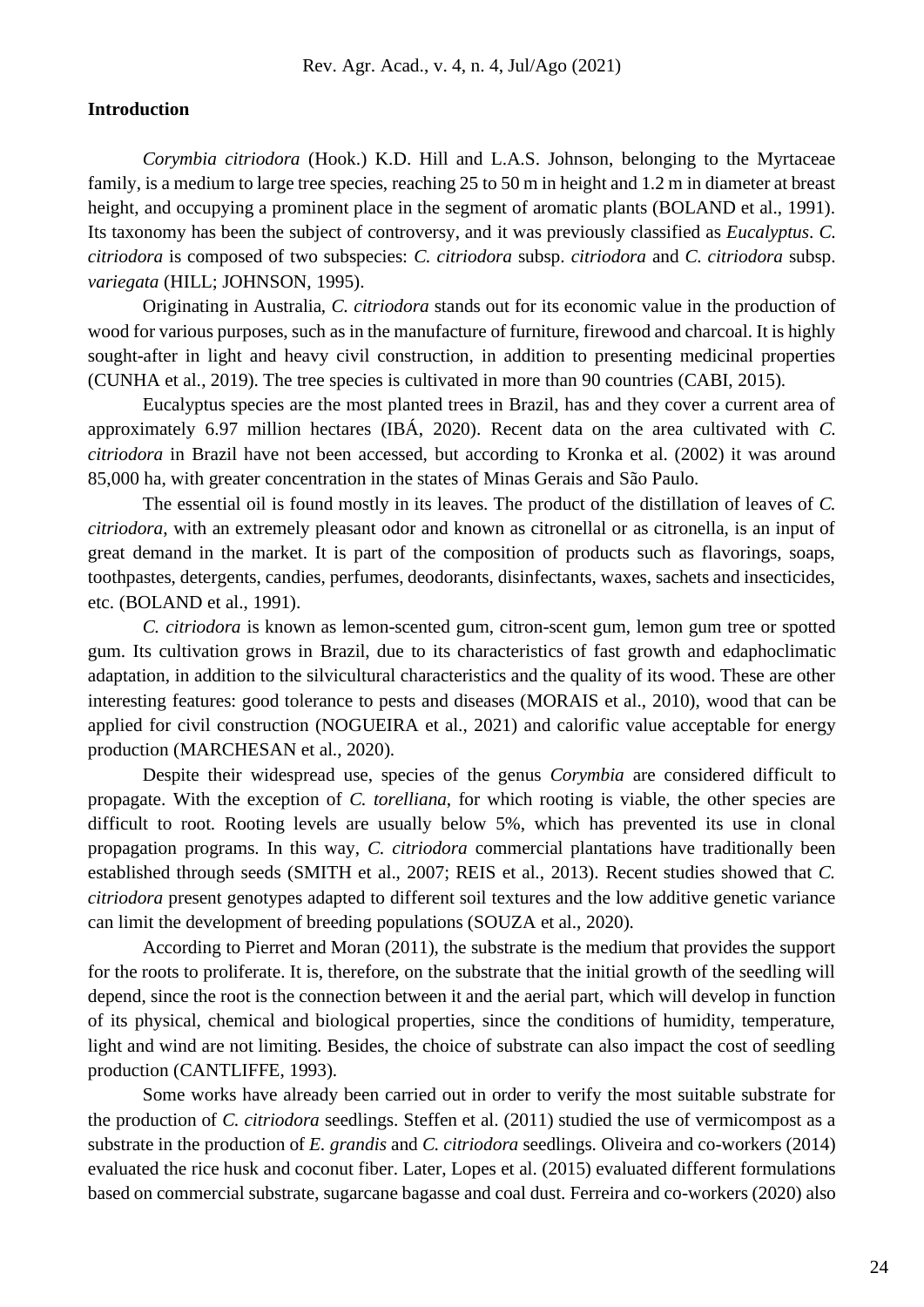studied the use of vermicompost and coconut fiber as a sustainable substrate in the production of seedlings of this plant. However, among these works accessed, the only one that evaluated the influence of the substrate on seed germination was that of Ferreira et al. (2020).

Given this context, the present study aimed to evaluate the effect of different substrates on the germination of *Corymbia citriodora* seeds.

#### **Materials and methods**

The study was conducted in the Federal District, central Brazil (15.58 ºS, 47.73 ºW), consisting of the Cerrado biome, during the month of September 2020. According to the Köppen classification, the location has a Tropical seasonal climate of megathermic savannah, with an average annual precipitation of 1,400 mm (CARDOSO et al., 2014).

The *Corymbia citriodora* seeds were donated by the IPEF (Forestry Research and Studies Institute). The crop identified by the donor is from 2018 and comes from Rio das Pedras - SP, from an ACS-AS (Altered Seed Collection Area - F1).

In the experiment, seven treatments were evaluated: T1 - Commercial substrate; T2 - Sand; T3 – Sand: coconut fiber (2: 1); T4 - Coconut fiber; T5 - Coconut fiber: substrate (2: 1); T6 – Sand: Substrate (2: 1) and T7 - Control (Germitest paper).

In each gerbox  $(11 \times 11 \times 3.5 \text{ cm})$  containing the treatments, 20 seeds were deposited, which were kept at room temperature (24-25 °C) and light. As the seeds lost moisture, they were moistened. The readings of the experiment took place daily, where the number of seeds that germinated each day was recorded.

The design used was the Completely Randomized Design (CRD) with four replications, composed of 20 seeds each, including the seven treatments mentioned. Based on the germination data, the average germination time (1), the germination speed (2) and the germination index (3) were calculated using the following equations (SANTANA; RANAL, 2004):

- $T = \frac{\sum (f i * x i)}{\sum f i}$  (days) average germination time (1)
- $V = \frac{1}{T} (days^{-1})$  germination speed (2)
- Germination index  $(\%) = \frac{germinated \; seeds}{total \; number \; of \; seeds} * 100 \; (3)$

Where  $f_i$  = number of seeds germinated on the i-th day; and  $x_i$  = number of days counted from seeding to the day of reading.

The test data were subjected to analysis of variance (ANOVA), using the SISVAR 5.6 program (FERREIRA, 2014). The mean values of the germination and length parameters were compared using the Tukey test, at 5% probability.

#### **Results**

Based on the statistical analysis of the results, it was observed that the treatment that took least time to germinate was the one that used the germitest paper (control), followed by the commercial substrate, sand, sand + substrate  $(2: 1)$  and substrate + fiber  $(2: 1)$ , with no significant difference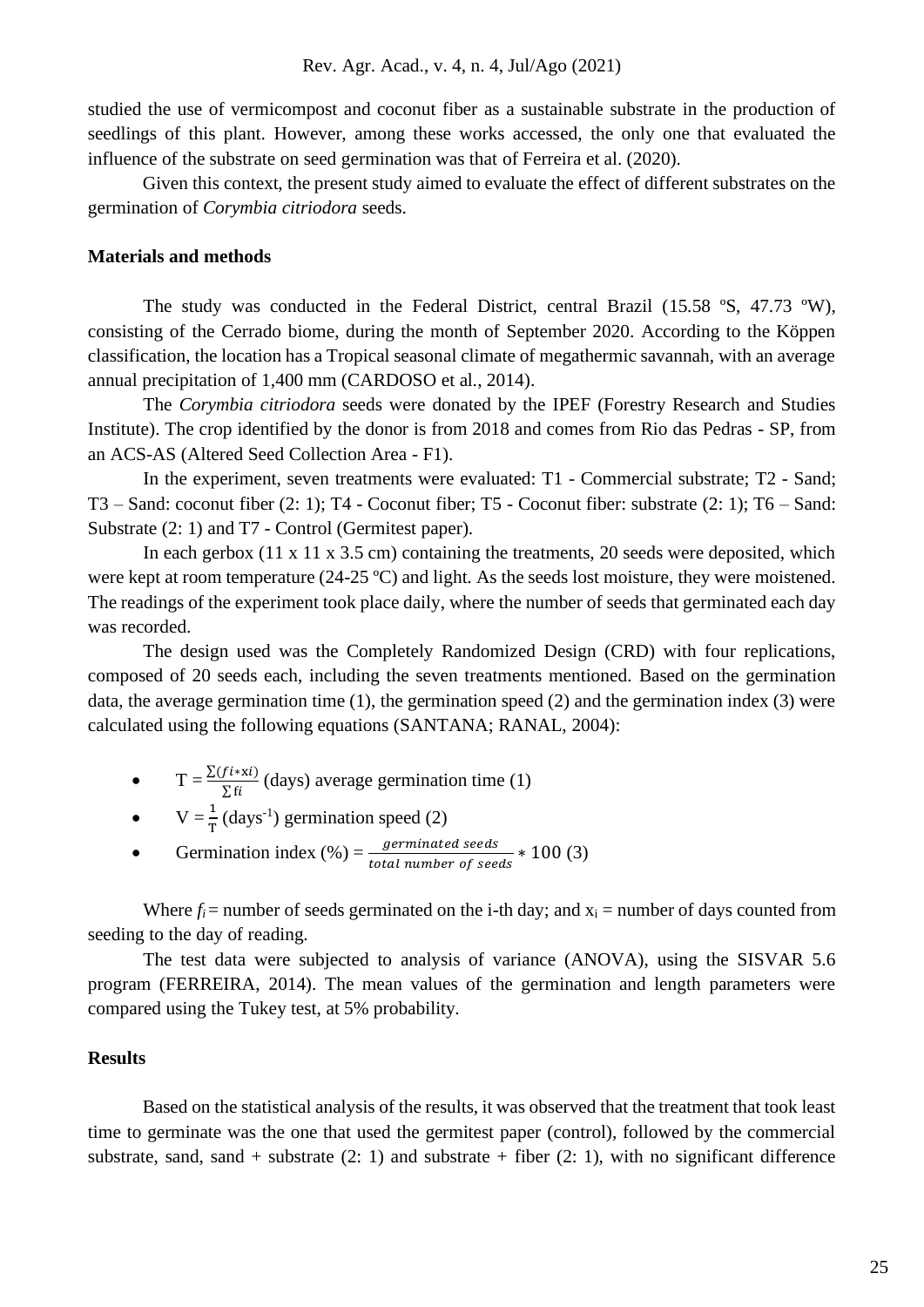between them (Figure 1). The treatments fiber and sand + fiber (2: 1) did not differ, with the longest germination times.



Figure 1 – Average germination time in days (Axis y) of *Corymbia citriodora* seeds on different substrates (Axis x). Means followed by the same letter do not differ statistically by the Tukey test ( $P < 0.05$ ).



Figure 2 – Germination speed in days<sup>-1</sup> (Axis y) of *Corymbia citriodora* seeds on different substrates (Axis x). Means followed by the same letter do not differ statistically by the Tukey test ( $P < 0.05$ ).

Regarding the germination speed, which is the inverse of time, it is observed that the highest speed was precisely with the germitest paper (control treatment), followed by the commercial substrate, sand, sand + substrate  $(2: 1)$  and substrate + fiber  $(2: 1)$ , also without significant difference. Following the same reasoning, the substrates on which the seeds germinated most slowly were sand + fiber (2: 1) and pure fiber (Figure 2).

The germination index was below what is expected for the species, and it was observed here at 57 to 74% (Figure 3).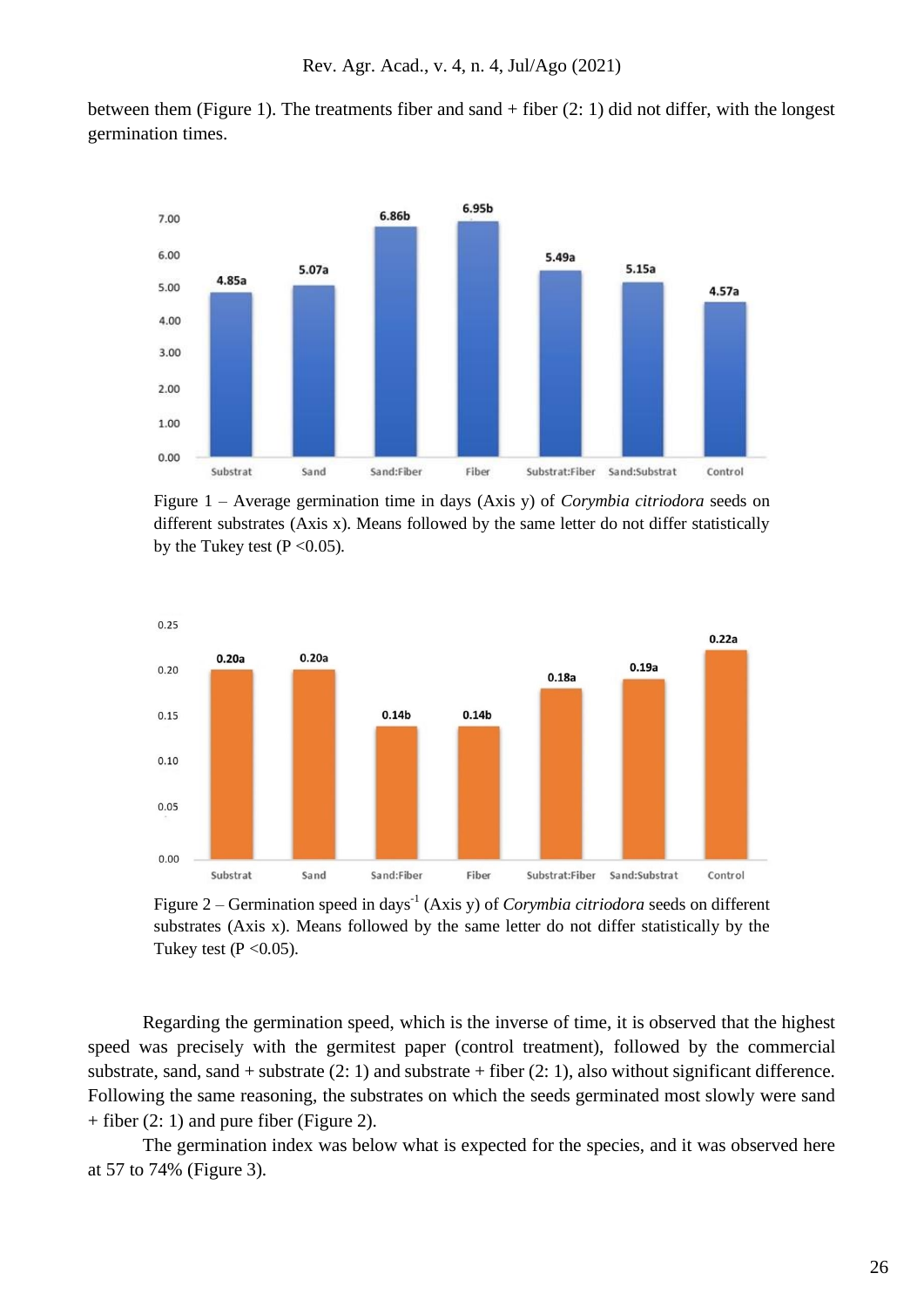

Rev. Agr. Acad., v. 4, n. 4, Jul/Ago (2021)

Figure 3 – Germination index (Axis y) of *Corymbia citriodora* seeds on different substrates (Axis x). Means followed by the same letter do not differ statistically by the Tukey test (P  $< 0.05$ ).

The appearance of fungi was observed in all treatments, but mainly on paper and coconut fiber. Although not quantified, the genera observed were: *Alternaria* sp., *Aspergillus* sp., *Fusarium* sp. and *Rhizopus* sp.

## **Discussion**

According to Ferreira and co-workers (2020), treatments with a lower proportion of coconut fiber (75% coconut fiber + 25% vermicompost and 65% coconut fiber + 35% vermicompost) germinated faster, on the fourth day; those with 85% coconut fiber + 15% vermicompost and only commercial substrate germinated on the fifth day, corroborating the results of the present study.

In the current study, low seed germination was observed  $\langle$  < 74%). According to Reis et al. (2013) the average germination of *C. citriodora* is 86%. The treatment in which less germination was observed was that of germitest paper, followed by substrate + fiber, sand, fiber, substrate + fiber and lastly the one with the highest index was sand + substrate, although they did not differ significantly. In a study by Ferreira et al. (2020) substrates with different proportions of vermiculite and substrate, germination was 100%.

The appearance of fungi was observed in all treatments, but mainly on paper (control treatment) and coconut fiber. Fungi may have affected germination. For the present experiment, no superficial disinfestation of the seeds was carried out, nor the sterilization of the substrates, since the intention was to simulate natural sowing conditions. Fungi can originate from the seed itself, since they also appeared in the control treatment (germitest paper). According to Santos et al. (2000), these fungi mentioned are common in the seeds of forest species, such as eucalyptus.

It is worth mentioning that the choice of substrate will be of fundamental importance in the production of seedlings, even interfering in their production cost (CANTLIFFE, 1993). In the germination speed, substrate + coconut fiber (2: 1) also stood out, which can be considered low-cost mixture. The same was observed by Oliveira et al. (2014), where a lower proportion of coconut fiber also stood out in the production of *C. citriodora* seedlings. Following the same reasoning, Ferreira et al. (2020) highlight that the alternative substrate for seedling production, composed of coconut fiber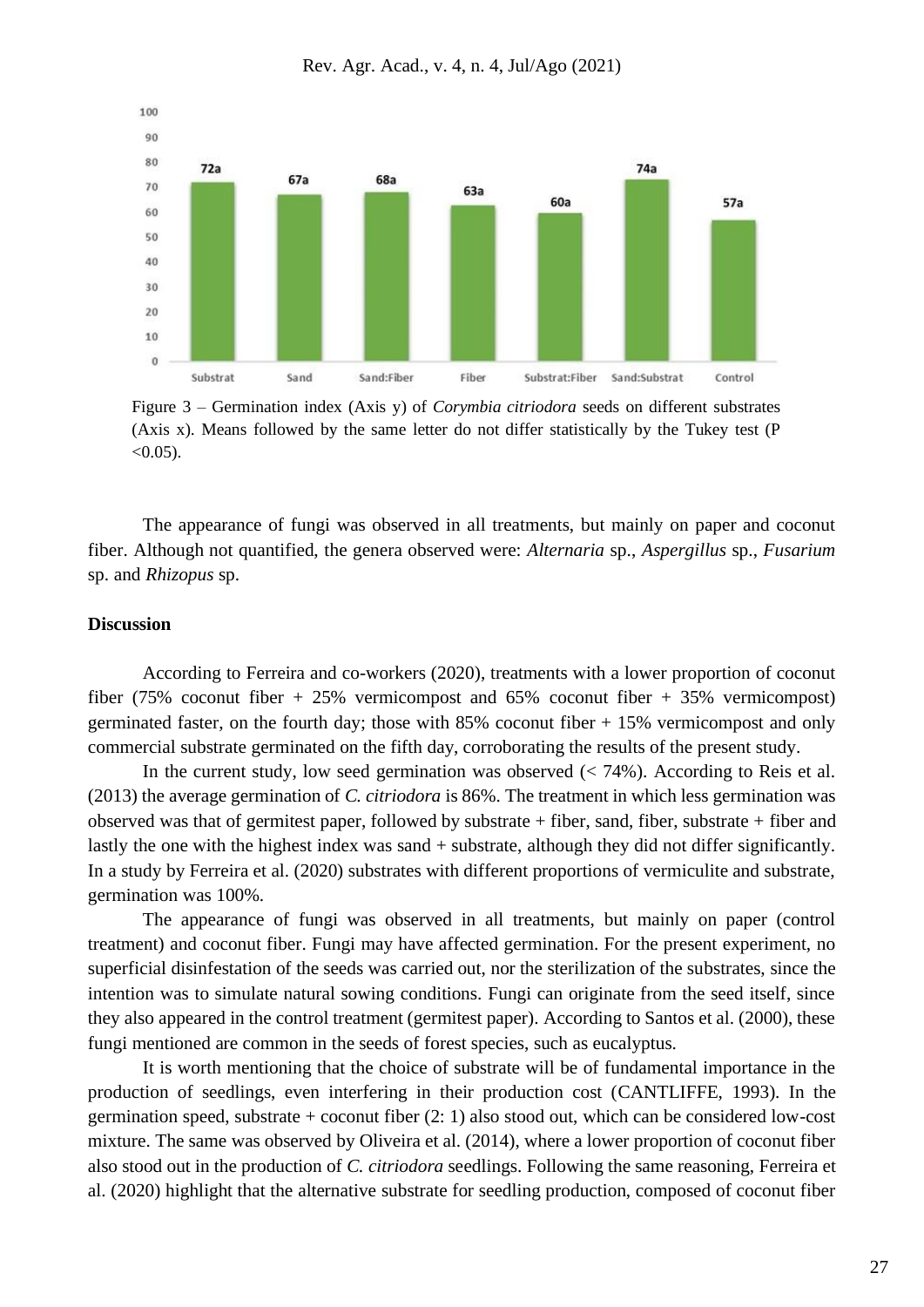and vermicompost, was the most promising. Thus, in addition to being a good alternative for seedling production, it was also observed here that the coconut fiber substrate mixture is interesting for a better germination of this seed species.

# **Conclusions**

It is concluded that the treatments that stood out with the highest germination speed were commercial substrate, sand, sand + substrate  $(2: 1)$  and substrate + fiber  $(2: 1)$ . The substrate based on coconut fiber is promising, as it can be considered an alternative and low-cost substrate. Knowledge about the best substrate for the germination of *Corymbia citriodora* seeds can contribute significantly to the improvement of seedling production of this species.

## **Acknowledgments**

The authors acknowledge the Forestry Science and Research Institute (IPEF), for donating the seeds of *Corymbia citridiora* used in this study.

## **References**

BOLAND, D. J.; BROPHY, J. J.; HOUSE, A. P. N. *Eucalyptus* **leaf oils: use, chemistry, distillation and marketing.** Melbourne: Inkata Press, p. 11-28, 1991. <https://onlinelibrary.wiley.com/doi/10.1002/ffj.2730070209>

CABI. *Corymbia citriodora* **(lemon-scented gum)**. 2015. Available in [<https://www.cabi.org/isc/datasheet/22602#todistribution>](https://www.cabi.org/isc/datasheet/22602#todistribution). Accessed on: 15 Jun. 2021.

CANTLIFFE, D. J. Advanced propagation systems for biomass species a model system based on sweet-potato. **Biomass and Bioenergy**, v. 5, n. 1, p. 63-69, 1993. <https://www.sciencedirect.com/science/article/abs/pii/096195349390008R>

CARDOSO, M. R. D.; MARCUZZO, F. F. N.; BARROS, J. R. Classificação climática de Köppen-Geiger para o Estado de Goiás e o Distrito Federal. **ACTA Geográfica**, v. 8, n. 16, p. 40-55, 2014. <https://revista.ufrr.br/index.php/actageo/article/view/1384>

CUNHA, G. M.; GAMA-RODRIGUES, A. C.; GAMA-RODRIGUES, E. F.; MOREIRA, G. R. Nutrient Cycling in *Corymbia citriodora* in the State of Rio de Janeiro, Brazil. **Floresta e Ambiente**, v. 26, n. 2, e20170204, 2019. <https://www.floram.org/article/doi/10.1590/2179-8087.020417>

FERREIRA, D. F. Sisvar: A Guide for its Bootstrap procedures in multiple comparisons. **Ciência e Agrotecnologia**, v. 38, n. 2, p. 109-112, 2014. <https://www.scielo.br/j/cagro/a/yyWQQVwqNcH6kzf9qT9Jdhv/?lang=en>

FERREIRA, P. H. F.; BARRETO, V. C. M.; TOMAZ, R. S.; FERRARI, S.; VIANA, R.S.; LOPES, P. R. M. Vermicomposto e fibra de coco como substratos sustentáveis na produção de mudas de *Corymbia citriodora*. **Brazilian Journal of Development**, v. 6, n. 9, p. 70262-70274, 2020. <https://www.brazilianjournals.com/index.php/BRJD/article/view/16989>

HILL, K. D.; JOHNSON, L. A. S. Systematic studies in the eucalypts 7: A revision of the bloodwoods, genus *Corymbia* (Myrtaceae). **Telopea**, v. 6, p. 185- 504, 1995. <https://www.cabi.org/isc/abstract/19960600499>

IBÁ - Brazilian Tree Industry. **Relatório Anual 2020**. Disponível em [<https://iba.org/datafiles/publicacoes/relatorios/relatorio-iba-2020.pdf>](https://iba.org/datafiles/publicacoes/relatorios/relatorio-iba-2020.pdf). Accessed on: 30 nov. 2020.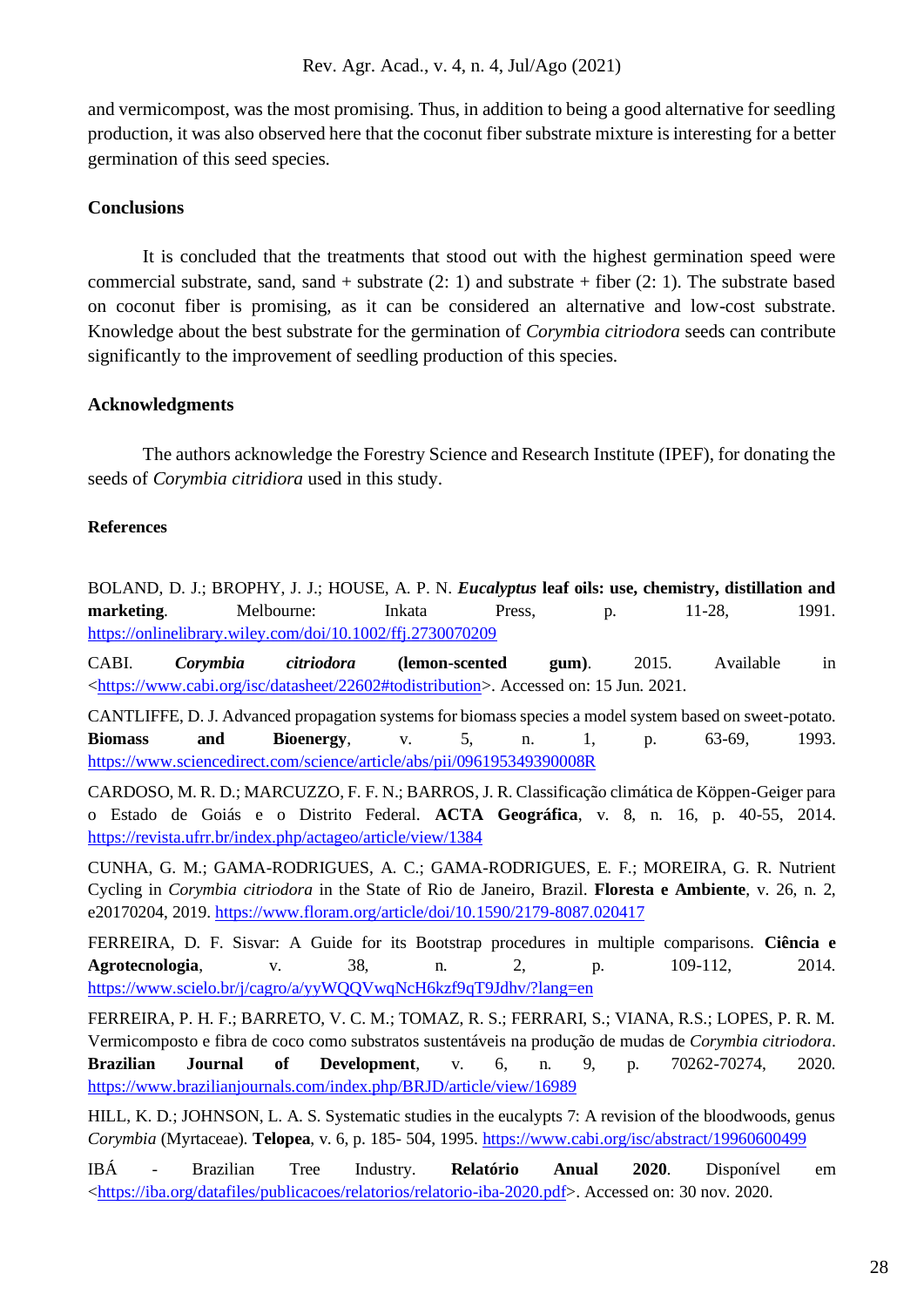KRONKA, F. J. N. **Inventário florestal das áreas reflorestadas no Estado de São Paulo**. São Paulo: Secretaria de Estado do meio Ambiente/ Instituto Florestal, 2002, 148p. [https://www.infraestruturameioambiente.sp.gov.br/institutoflorestal/2002/01/inventario-florestal-das-areas](https://www.infraestruturameioambiente.sp.gov.br/institutoflorestal/2002/01/inventario-florestal-das-areas-reflorestadas-do-estado-de-sao-paulo/)[reflorestadas-do-estado-de-sao-paulo/](https://www.infraestruturameioambiente.sp.gov.br/institutoflorestal/2002/01/inventario-florestal-das-areas-reflorestadas-do-estado-de-sao-paulo/)

LOPES, E. D.; SOARES, V. B.; SILVA, L. R. Utilização de resíduos agroflorestais na formulação de substrato renovável para produção de mudas de *Corymbia citriodora*. **Caderno de Ciências Agrárias**, v. 7, n. 1, p. 138- 148, 2015. <https://periodicos.ufmg.br/index.php/ccaufmg/article/view/2802>

MARCHESAN, R.; OLIVEIRA, D. N.; SILVA, R. C.; CARVALHO, L. A.; GOMES, R. T.; ALMEIDA V. C. Quality of charcoal from three species of the eucalyptus and the *Corymbia citriodora* species planted in the south of Tocantins. **Floresta**, v. 50, n. 3, p. 1643-1652, 2020. <https://revistas.ufpr.br/floresta/article/view/65303/41153>

MORAIS, E.; ZANOTTO, A. C. S.; FREITAS, M. L. M.; MORAES, M. L. T.; SEBBENN, A. M. Variação genética, interação genótipo solo e ganhos na seleção em teste de progênies de *Corymbia citriodora* Hook em Luiz Antonio, São Paulo. **Scientia Forestalis**, v. 38, n. 85, p. 11-18, 2010. <https://www.ipef.br/publicacoes/scientia/nr85/cap01.pdf>

NOGUEIRA, M. C. J. A.; ARAUJO, V. A.; CHRISTOFORO, A. L.; LAHR, F. A. R.; VASCONCELOS, J. S. Characterization of *Corymbia citriodora* wood for construction. **Holos**, v. 1, p. 1-11, 2021. <http://www2.ifrn.edu.br/ojs/index.php/HOLOS/article/view/10747>

OLIVEIRA, K. F.; SOUZA, A. M.; SOUSA, G. T. O.; COSTA, A. L. M.; FREITAS, M. L. M. Estabelecimento de mudas de *Eucalyptus* spp. e *Corymbia citriodora* em diferentes substratos. **Floresta e Ambiente**, v. 21, n. 1, p. 30-36, 2014. <https://www.scielo.br/j/floram/a/NTcWGPdsWvGj4D5rFYvbshg/?lang=pt>

PIERRET, A.; MORAN, C. J. **Plant Roots and Soil Structure**. In: GLIŃSKI J.; HORABIK J.; LIPIEC J. (Eds). Encyclopedia of Agrophysics. Encyclopedia of Earth Sciences Series. Springer, Dordrecht, p. 543-668, 2011. [https://link.springer.com/referenceworkentry/10.1007%2F978-90-481-3585-1\\_121](https://link.springer.com/referenceworkentry/10.1007%2F978-90-481-3585-1_121) 

REIS, C. A. F.; ASSIS, T. F.; SANTOS, A. M.; PALUDZYSZYN, E. P. *Corymbia citriodora***: estado da arte de pesquisas no Brasil**. Colombo: Embrapa Florestas, 2013. (Documentos / Embrapa Florestas, ISSN 1980- 3958). [https://www.embrapa.br/busca-de-publicacoes/-/publicacao/974349/corymbia-citriodora-estado-da](https://www.embrapa.br/busca-de-publicacoes/-/publicacao/974349/corymbia-citriodora-estado-da-arte-de-pesquisas-no-brasil)[arte-de-pesquisas-no-brasil](https://www.embrapa.br/busca-de-publicacoes/-/publicacao/974349/corymbia-citriodora-estado-da-arte-de-pesquisas-no-brasil)

SANTANA, D.G.; RANAL, M. A. **Análise da germinação, um enfoque estatístico**. Brasília: Universidade de Brasília, 2004, 248p.

SANTOS, A. F.; GRIGOLETTI JÚNIOR, A.; AUER, C. G. Transmissão de fungos por sementes de especies florestais. **Floresta**, v. 30, n. 1/2, p. 119-128, 2000. <https://revistas.ufpr.br/floresta/article/view/2360/1972>

SMITH, H.J .; HENSON, M.; BOYTON, S. **Forests NSW's spotted gum (***Corymbia* **spp.) tree improvement and deployment strategy**. Australasian Forest Genetics Conference: Hobart, Tasmania, p. 1-24, 2007. <https://citeseerx.ist.psu.edu/viewdoc/download?doi=10.1.1.566.8299&rep=rep1&type=pdf>

SOUZA, B. M.; FREITAS, M. L. M.; SEBBENN, A. M.; GEZAN, S. A.; ZANATTO, B.; ZULIAN, D. F.; AGUIAR, A. V. de. Genotype-by-environment interaction in *Corymbia citriodora* (Hook.) K.D. Hill, & L.A.S. Johnson progeny test in Luiz Antonio, Brazil. **Forest Ecology and Management**, v. 460, p. 117855, 2020. <https://www.sciencedirect.com/science/article/abs/pii/S0378112719324363>

STEFFEN, G. P. K.; ANTONIOLLI, Z. I.; STEFFEN, R. B.; SHIEDECK, G. Utilização de vermicomposto como substrato na produção de mudas de *Eucalyptus grandis* e *Corymbia citriodora*. **Pesquisa Florestal Brasileira**, v. 31, n. 66, p. 75- 82, 2011. <https://pfb.cnpf.embrapa.br/pfb/index.php/pfb/article/view/266>